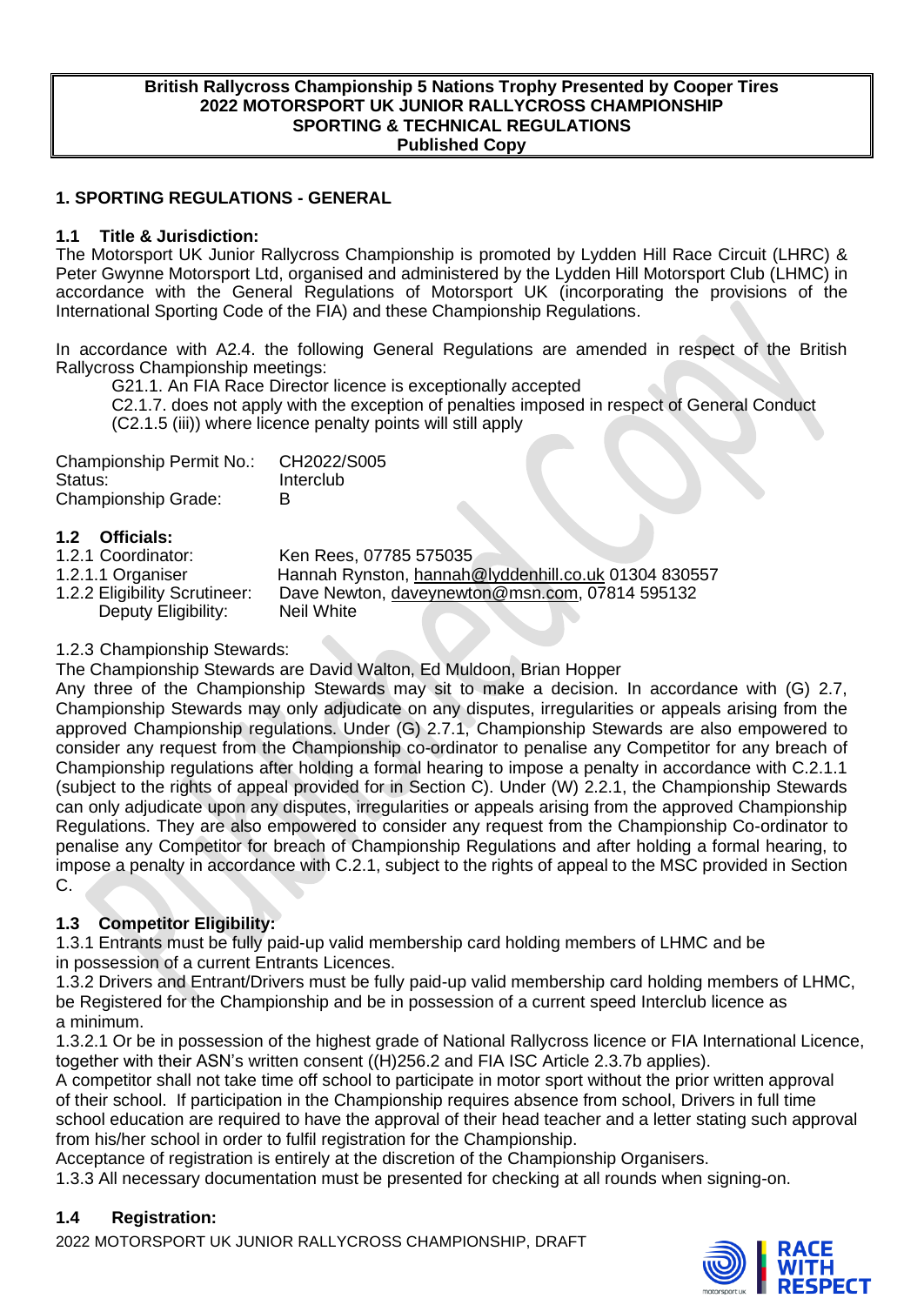1.4.1 Applications to register for the Championship must be completed using the registration form available from RallycrossBRX.com, or the Championship Coordinator. Where a car is entered for the Championship, by someone other than the Driver, it will be necessary for that Entrant (who must be in possession of a valid Motorsport UK Entrants Licence) to complete the Registration Form along with, and nominating, their Driver. By applying for registration, the Entrant and Driver agree to be bound by these regulations, the technical regulations, and supplementary regulations for the Championship as well as the regulations of the Motorsport UK and any commercial regulations issued by the Championship Organisers. Acceptance of applications is entirely at the discretion of the Championship Organisers.

1.4.1 (a) By registering for the Championship all competitors and their associates commit to positively promote and demonstrate the Motorsport UK's Respect Code which is appended to these regulations (Appendix 2).

1.4.1 (b) Where any reports of disrespectful conduct are judged to be well founded the Championship organisers may issue warnings or require remedial actions and/or report the matter to the Championship Stewards who may impose appropriate penalties which can include loss of Championship points and/or race bans through to Championship Expulsion and referral to Motorsport UK.

1.4.1 (c) It is imperative that we promote the safety and wellbeing of young people and adults at risk. In addition to this all participants must be aware of their behaviour and conduct at all times and abusive language and harmful behaviour will not be tolerated. Any such incidents must be reported to the Championship Coordinator and/or Safeguarding Officer who will also relay the report Motorsport UK. Details of the Motorsport UK Policies and Guidelines are available at:

[www.motorsportuk.org/resource-centre](http://www.motorsportuk.org/resource-centre) by selecting Policies and Guidelines.

1.4.2 The Junior Championship registration fee is £450. Competitors are also required to pay the British RX registration fee of £125 for the full Championship or £35 per round on a round-by-round basis.

1.4.2.1 It is a condition of registration that all non-standard parts must be sourced through Peter Gwynne Motorsport and must be paid for at time of order placement.

1.4.2.2 By registering for the Championship all competitors, and their associates, commit to the Motorsport UK Race 'n' Respect campaign and agree to positively promote and demonstrate the Racing Code, which is appended to these regulations.

Where any reports of disrespectful conduct are judged to be well founded the Championship organisers may issue warnings or require remedial actions and/or report the matter to the Championship Stewards who may impose appropriate penalties which can include loss of Championship points and/or race bans through to Championship Expulsion and referral to the Motorsport UK.

1.4.3 Applications for registration open with the publication of these regulations and close at the closing date for entries of the final round.

## **1.5 Championship Rounds:**

1.5.1 The Championship will consist of nine events:

| Round                   | Date                              | Venue                | Entry closing date         | <b>Organising Club</b> |
|-------------------------|-----------------------------------|----------------------|----------------------------|------------------------|
| 1                       | 16th April 2022                   | Lydden Hill          | 6th April 2022             | <b>LHMC</b>            |
| $\overline{2}$          | 18th April 2022                   | Lydden Hill          | 8 <sup>th</sup> April 2022 | <b>LHMC</b>            |
| 3                       | 14th May 2022                     | Pembrey              | 4 <sup>th</sup> May 2022   | <b>LHMC</b>            |
| $\overline{\mathbf{4}}$ | 15 <sup>th</sup> May 2022         | Pembrey              | 5 <sup>th</sup> May 2022   | <b>LHMC</b>            |
| 5                       | 4 <sup>th</sup> June 2022         | <b>Mondello Park</b> | 24th May 2022              | <b>MPSC</b>            |
| 6                       | $5th$ June 2022                   | <b>Mondello Park</b> | 24th May 2022              | <b>MPSC</b>            |
| 7                       | 27th August 2022                  | Pembrey              | 17th August 2022           | <b>LHMC</b>            |
| 8                       | 29th August 2022                  | Pembrey              | 19th August 2022           | <b>LHMC</b>            |
| 9                       | 5th/6th November 2022 Lydden Hill |                      | 25th October 2022          | <b>LHMC</b>            |



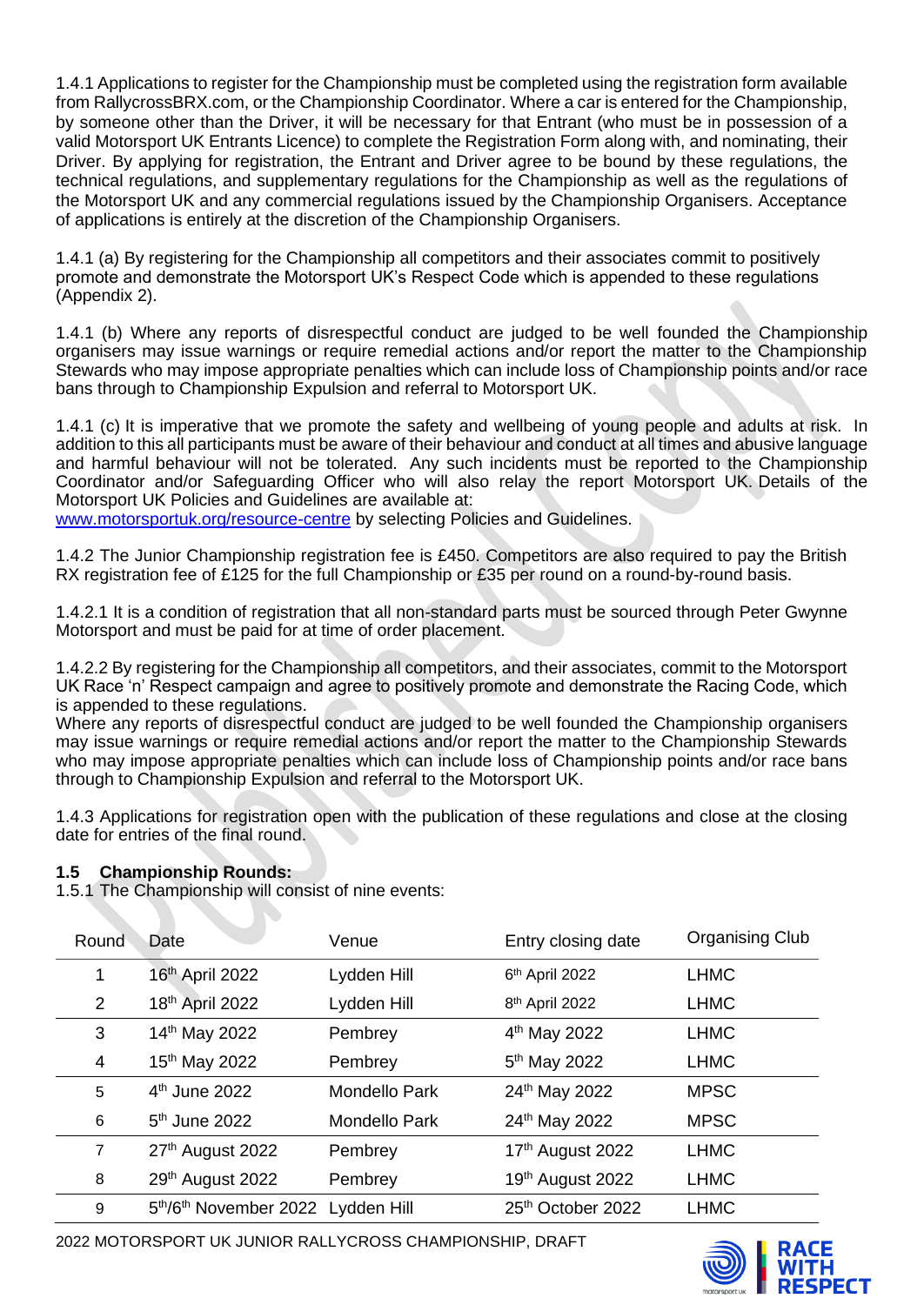Entry fees for each meeting will be confirmed in the Supplementary Regulations and or on the championship entry form.

The Organisers reserve the right, in accordance with Motorsport UK Yearbook D11.2<del>1.3,</del> to cancel, postpone, change, or substitute events if necessary due to exceptional unforeseeable conditions, and are not liable for any damages so incurred as a result.

1.5.2 Entry secretary: Simone Cornish, [simone@lyddenhill.co.uk](mailto:simone@lyddenhill.co.uk) 01304 830557 LHMC, Lydden Hill Circuit, Wootton, Kent, CT4 6ET

1.5.3 Circuits used in the Championship are licenced by Motorsport UK, Motorsport Ireland or RACB and approved for all classes of rallycross car up to and including Supercar.

#### **1.6 Scoring:**

1.6.1 In order to score points, collect trophies and awards, all cars and Drivers competing in the Championship will be required to display and wear Championship Sponsors' branding in the nominated position on clothing and vehicle as per the Championship's branding document. Non-compliance will result in loss of points, trophies, and awards for the relevant element of that event until compliance. The position of branding to be carried on cars and clothing will be specified the Championship Branding Guide (7, Commercial).

1.6.2 The Championship Organisers reserve the right to enter a guest car(s) into any Championship event. Such entries will not be registered for the Championship and will not score points but can qualify for event awards. Guest competitors must comply with the licence eligibility criteria as prescribed in article 1.3 but do not need to register for the Championship. Full Championship points will be awarded to the registered drivers, for clarification, if a guest driver places third, a registered driver in fourth place will receive the Championship points that he/she would have received for placing third

1.6.3 The allocation of Championship points will be determined as follows: Championship points will be awarded from first to eighth positions and will be based on the classification of the final.

Additional Championship points will be awarded for intermediate classification and semi-final positions.

In any event where the semi-finals, and/or the final is not run, competitors will score full championship points based on positions at the Intermediate Classification or the qualifying order for the final and the Intermediate Classification as appropriate.

| 1st | 8 points | 9th              | 0 points |
|-----|----------|------------------|----------|
| 2nd | 7 points | 10 <sub>th</sub> | 0 points |
| 3rd | 6 points | 11th             | 0 points |
| 4th | 5 points | 12 <sub>th</sub> | 0 points |
| 5th | 4points  | 13 <sub>th</sub> | 0 points |
| 6th | 3 point  | 14th             | 0 points |
| 7th | 2 points | 15 <sub>th</sub> | 0 points |
| 8th | 1 points | 16th             | 0 points |

Championship points will be awarded for the Intermediate Classification as shown below.

Championship points will be awarded for semi-finals as shown below.

| 1st | 6 points |
|-----|----------|
| 2nd | 5 points |
| 3rd | 4 points |
| 4th | 3 points |
| 5th | 2 points |
| 6th | 1 point  |

Following completion of the Final and/or publication of the event classification where no final is run, Championship points will be awarded for finals as shown below.

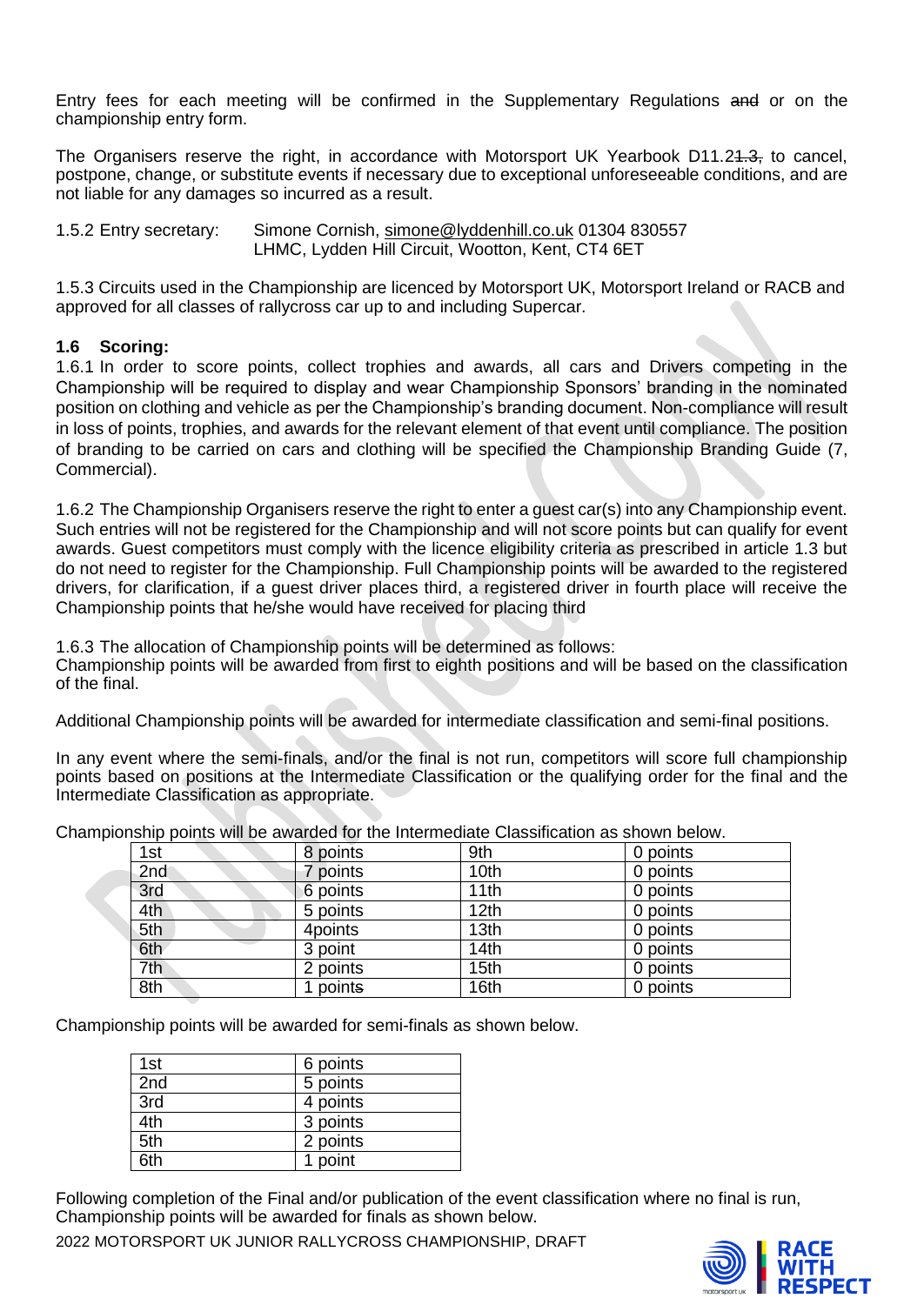| 1st | 8 12 points |
|-----|-------------|
| 2nd | 7 10 points |
| 3rd | 69 points   |
| 4th | 58 points   |
| 5th | 4 7 points  |
| 6th | 36 points   |
| 7th | 25 points   |
| 8th | 4 4 points  |

In the Championship a competitor will count results from all of the Championship events run less one, however only a round that has been started can be dropped.

Where events run combined with other championships, those not registered in the Championships for the purpose of point scoring will be ignored.

Where events run combined with other championships, only those registered in the Championship will be awarded points.

All Championship events will score maximum points regardless of distance.

1.6.4 If a dead heat is declared in any race, semi-final or final, all the Drivers concerned will score full points for that place.

In the event of a tie between two or more Competitors in the Championship, the greater number of first place finishes in finals or full declared event result achieved by the Competitors involved in the tie will be used to determine the overall final standing.

Should a tie still exist, it will be resolved by taking into account the greater number of second places achieved; then third places etc.

Should a tie still exist, it will be resolved by taking into account the number of competitors (i.e., points scorers) beaten during the season by each Competitor.

1.6.5 Championship Points Appeal C6.5.

#### 1.6.6 Event Penalties

Where a competitor is disqualified from a qualifying race, semi-final or final, or from the event, that event must be one of those counted towards the end of year score.

#### **1.7 Awards:**

1.7.1 All trophies will be presented to the drivers as soon after the last race as is practical. To receive event trophies, the driver must attend the prize-giving in race-wear with branding correctly displayed. Cooper Tires caps will be given to competitors and must be worn for the duration of prize giving. Prize giving will be conducted in accordance with local coronavirus regulations which will be provided in the Final Instructions.

1.7.2 Trophies will be presented at each event to drivers as follows: 1st, 2nd, and 3rd: A trophy

1.7.3 End of season awards are Trophies and will be presented as follows: First place, a trophy Second place, a trophy Third place, a trophy

#### 1.7.4 Bonuses:

The Championship Organisers will endeavour to obtain sponsored awards or bonuses during the series and reserves the right to introduce same at any time without any obligation to distribute such awards retrospectively.

In the event of any Provisional Results or Championship Points Tables being revised after any provisional awards presentations and such revisions affecting the distribution of any awards, the Competitors

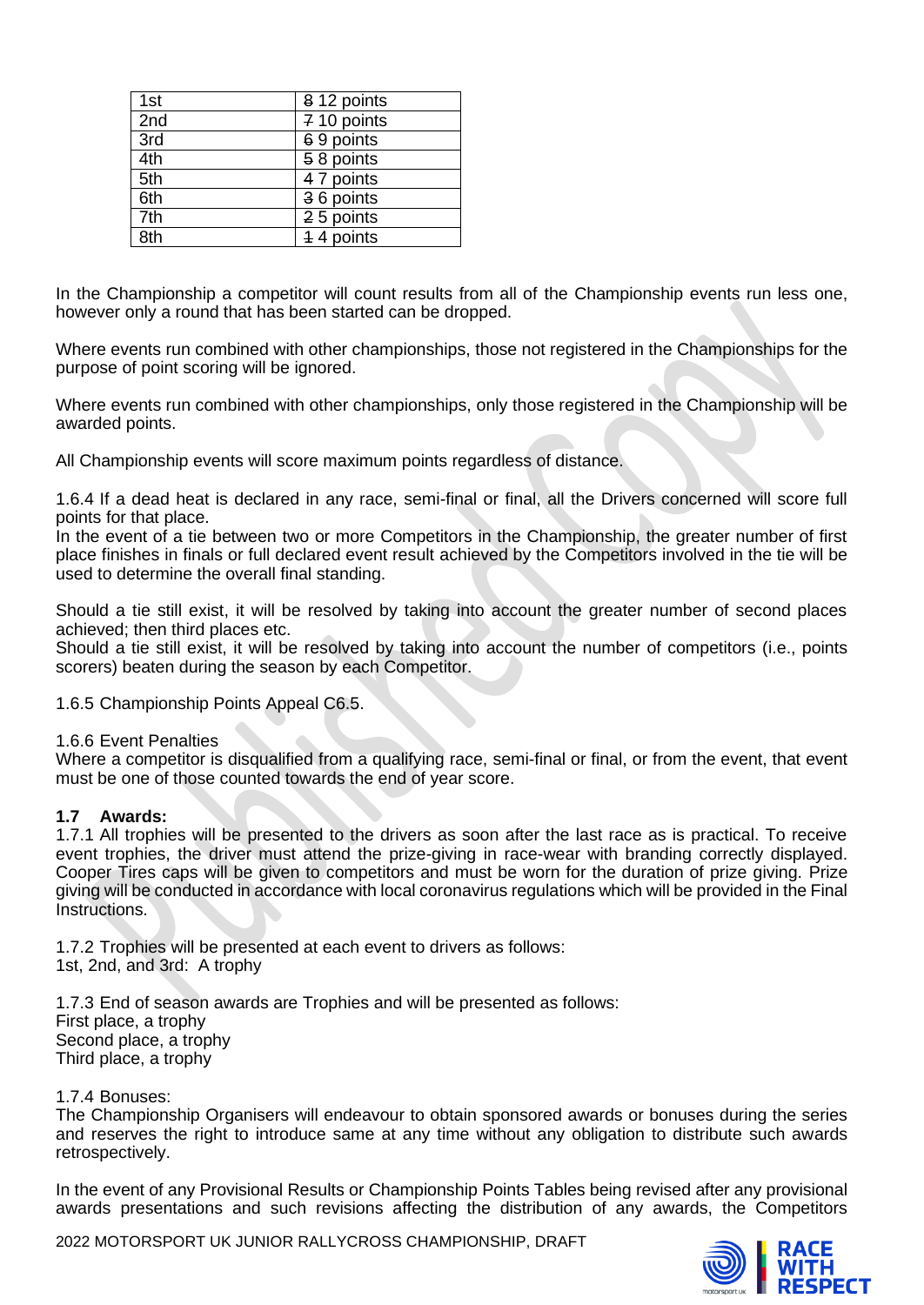concerned must return such awards to the organising club for the event concerned in good condition within seven days.

## 1.7.5 Entertainment Tax liability

In accordance with current government legislation, the organiser is legally obliged to withhold tax at the basic rate on all payments to non-UK resident sportsmen/women and account to HMRC using form FEU1, the quarterly return of payments made to non-resident entertainers and sportsmen/women.

That is, those persons who do not have a normal permanent residence in the UK. The UK does not include the Isle of Man, Channel Islands or Eire. This means that, as the organiser, LHMC is required to deduct tax at the current rate applicable from any such payments they may make to non-UK residents.

Under certain circumstances, it may be possible for competitors to enter into an agreement with HMRC to limit the tax withheld. Any application for such an arrangement must be made in writing and not later than 30 days before the payment is due.

For further information contact:

Charities, Savings and International 1 HM Revenue and Customs BX9 1AU United Kingdom Tel: 03000 547 395

## 2. **SPORTING REGULATIONS - JUDICIAL PROCEDURES**

2.1 **Rounds:** In accordance with Section C of the current Motorsport UK Yearbook these regulations and any Supplementary regulations for the event.

2.2 **Championship:** In accordance with Section C of the current Motorsport UK Yearbook and these regulations.

2.3 Any Regulation clarifications necessary during the year will be notified in writing to all registered Competitors in an Official Bulletin (Motorsport UK Yearbook D11.2).

2.4 Any competitor who is disqualified from an event will lose all championship points for that event and must count the result of that/those events, among those contributing to his/her championship score.

2.5 C2.1.7. does not apply with the exception of penalties imposed in respect of General Conduct (C2.1.5 (iii)) where licence penalty points will still apply

#### **2.6. TECHNICAL DISPUTES**

2.6.1. The Organisers and the Championship Eligibility Scrutineer reserve the right to check, seal and/or remove any suspect part for more detailed examination.

2.6.2 The Organisers and the Championship Eligibility Scrutineer also reserve the right to impound individual parts or the whole car without prior notification.

All costs will be borne by the Competitor.

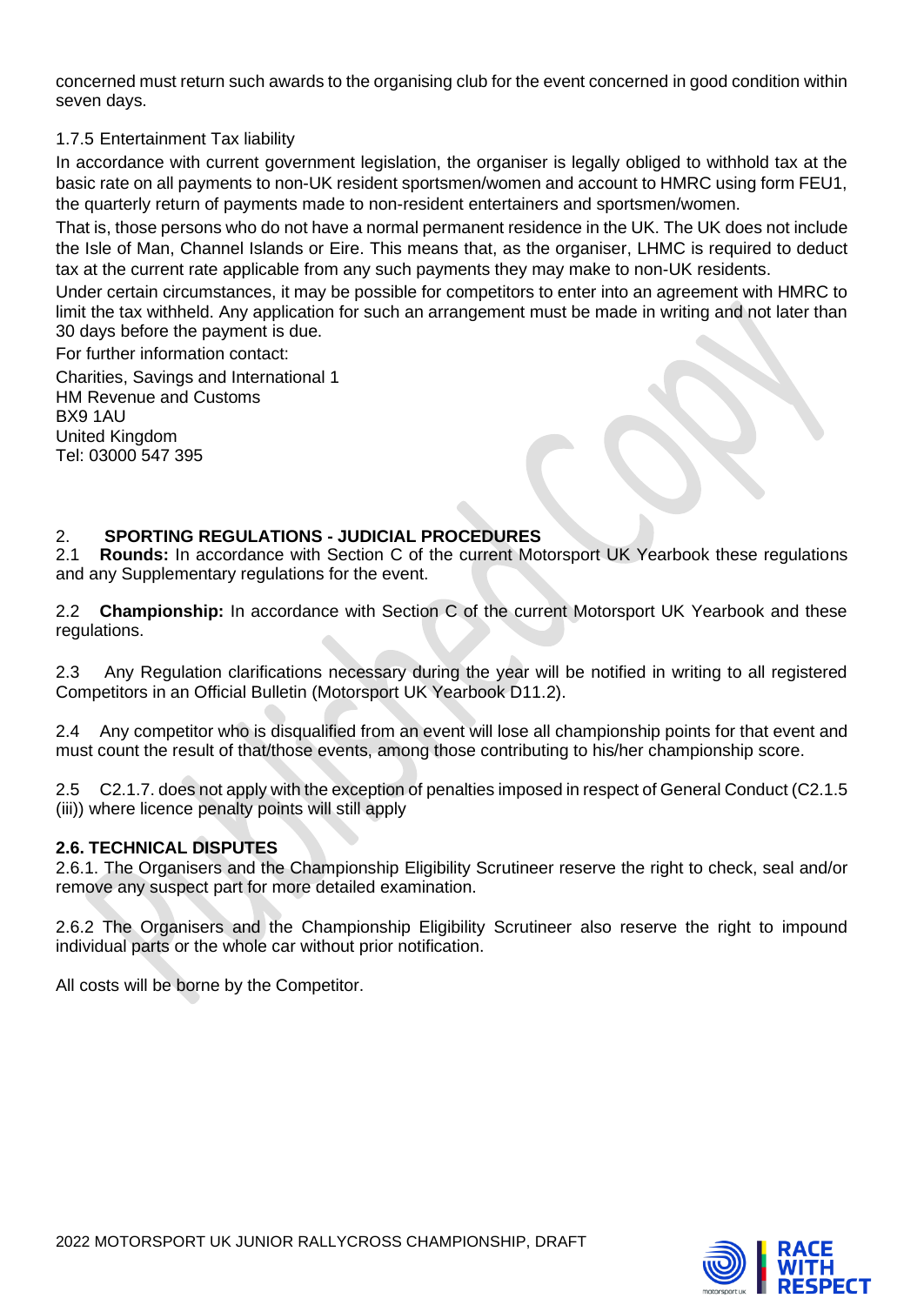## **3. CHAMPIONSHIP MEETINGS & PROCEDURES**

## 3.1 **Entries:**

3.1.1 Competitors are responsible for submitting correct and complete entries with the correct entry fee prior to the closing date for entries before each Event.

3.1.2 Incorrect or incomplete entries (Including driver to be nominated entries) are to be held in abeyance until they are complete and correct and the date of receipt for acceptance of entry purposes shall be the date on which the Entry Secretary receives the missing or corrected information or fee.

3.1.3 Any withdrawal of Entry or Driver/Car changes made after acceptance of any entry must be notified to the Entry Secretary in writing. Motorsport UK Yearbook D25.1.12 applies.

3.1.4 The Entry Fee for each event shall be specified in the Supplementary Regulations and on the entry form.

3.1.5 Reserves will be listed in the Final List of Entries published with Final Instructions or in a Bulletin.

## 3.2 **Briefings:**

Organisers should notify Competitors of the times and locations for all briefings in the Final Instructions for the meetings. Competitors must attend all briefings. However, briefings will be conducted in compliance with local coronavirus regulations which may include electronic briefings in advance of the event.

## 3.3 **Practice:**

3.3.1.Should any Practice session be disrupted the Race Director/Clerk of the Course shall not be obliged to resume or re-run the session, the decision of the Clerk of the Course shall be final.

3.3.2.Each driver shall complete a minimum of 3 laps in the car to be raced and in the correct session.

#### 3.4. **Races:**

3.4.1 Each event will consist of practice, up to three rounds of Qualifying races, semi-finals and final. With the exception of Lydden Hill (November) where there will be two practice, four qualifying races, semi-finals, and finals.

3.4.2 A joker lap will be used where the circuit track licence allows. This will be advised in final instructions or official bulletin. In each qualifying heat, one of the laps must be the Joker Lap. In the Qualifying races any driver who does not take the joker lap will receive a penalty of 30 seconds. In a semi-final or final any driver who does not take the joker lap will be classified last in that race. Two judges of fact will be appointed to note the numbers of the cars passing through (one judge of fact where there is a timing loop in the Joker Lap). At the exit of the joker lap, the cars on the main track have priority. (see Motorsport UK Yearbook N5.1.4).

3.4.3 All categories will start Qualifying Races in 3-2-3 format up to the maximum allowed by the track licence. In all cases the decision of the Clerk of the Course is final, grid format may be amended at the discretion of the Clerk of the Course. Grids for semi-finals and finals will have a maximum of eight starters in 3-2-3 format.

3.4.4 The grids for the first Qualifying races will be determined by random draw. The grids for the second Qualifying races will be based on the result of the first Qualifying, the grids for the third Qualifying races will be based on the result of the second Qualifying and the grid for the fourth Qualifying races will be based on the result of the third Qualifying. (i.e., the fastest driver in Qualifying one will be on pole for the last race for the second Qualifying. The second fastest will be in second grid slot in the last race, etc). Where there are two or more races per Qualifier, the number of starters will be split as equally as possible over the races run.

3.4.5 Qualifying races will be run over 4 laps, semi-finals and finals will be run over six laps. Race length may be changed at the discretion of the Clerk of the Course.

3.4.6 If there are fewer than 10 entries in a Championship or class, the clerk of the course may run combined races in qualifying and finals for those cars.

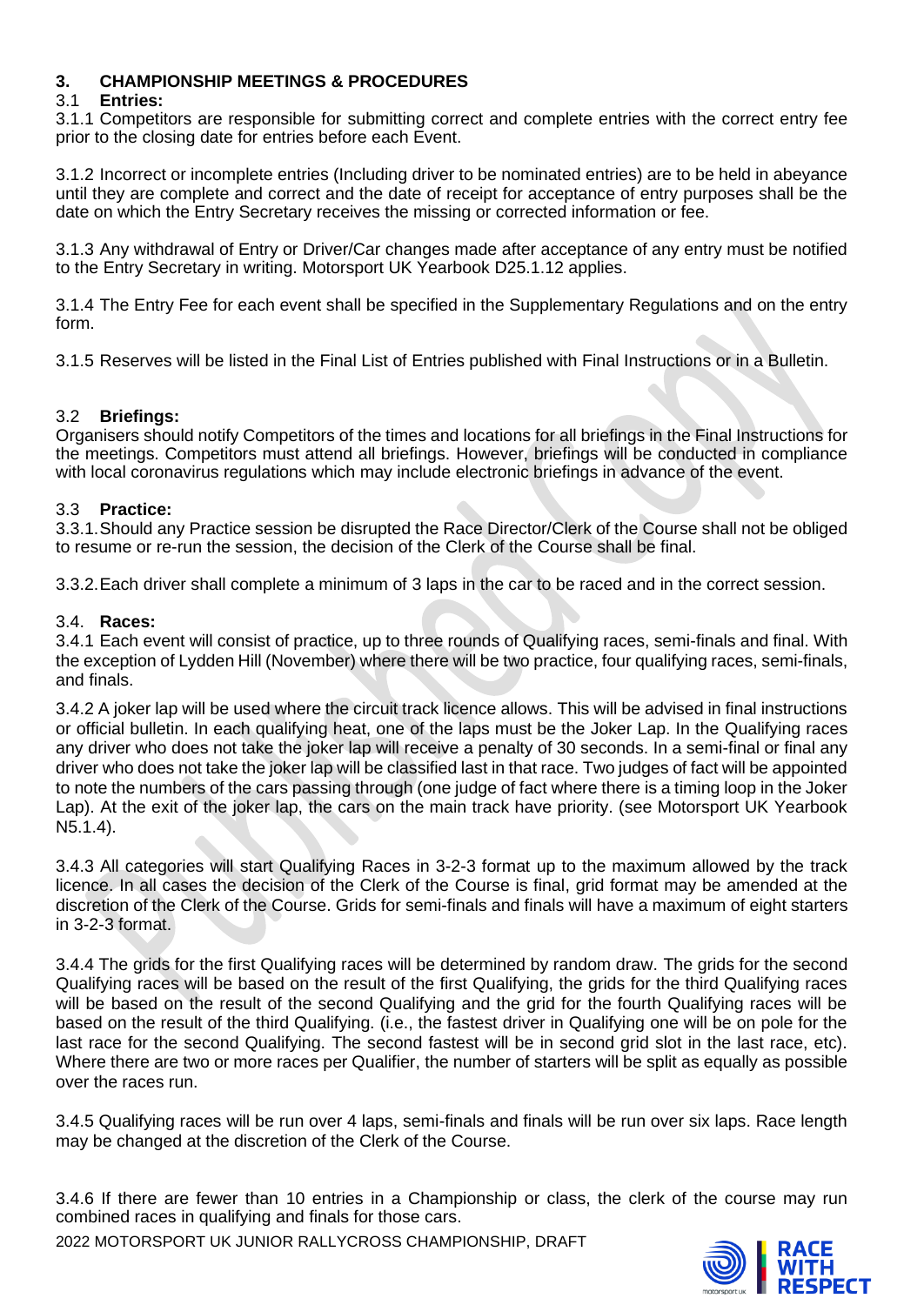Championships and classes may be amalgamated for the duration of the events at the discretion of the Clerk of the Course. Any such amalgamation will be detailed in final instructions or other bulletins.

3.4.7 Should any race be disrupted the Clerk of the Course shall not be obliged to resume or re-run the race.

## **3.5 Qualifying points**

3.5.1 All the Qualifying Heats will be timed, and the fastest Driver in each Qualifying will be awarded 50 points, the second fastest 45 points, the third fastest 42 points, the fourth fastest 40 points, the fifth fastest 39 points, the sixth fastest 38 points, the seventh fastest 37 points, and so on.

3.5.2 Those Drivers who did not complete a Qualifying (DNF) will be credited with a total of points equal to the number of points that the slowest Driver would be given, less one point, supposing that all the starters in the Competition were classified. Those Drivers who did not start the Qualifying (DNS) and those Drivers who were disqualified (DSQ) from the Qualifying will not be credited with any points. In the event that two or more Drivers achieve equal times, they will be separated according to their best lap time during the Qualifying concerned.

If a race is restarted, a Driver who started in the first or subsequent starts but was not able to start in the race that was completed, will be shown as DNF instead of DNS and will be credited with the appropriate number of points.

3.5.3 After the Qualifying Heats, there will be an intermediate classification according to each Driver's total points scored in the four Qualifying Heats. In the event of tied positions in the intermediate classification, precedence will be given to the Driver who the greater number of first places, then second places, then third places, etc., achieved in all the Qualifying Heats. In the event of further tie, precedence will be given to the Driver who was the fastest in the last Qualifying heat. To appear in this intermediate classification, a Driver must have crossed the finish line having completed the same number of laps as the winner and been duly classified in at least one qualifying heats.

3.5.4 Semi-finals will only be run if there are a minimum of 10 qualifiers able to participate. A driver who has qualified for the semi-finals or final but is unable to take the start and does not inform the organisers of this may be penalised with the loss of Championship points.

3.5.5 To be classified as a finisher and qualify for the semi-finals or final a competitor must have completed at least one Qualifying race.

3.5.6 The results of all qualifying races will count in the Intermediate Classification.

3.5.7 Where competitors have equal points in the Intermediate Classification, precedence will be given to the driver(s) who were fastest in the third Qualifying races. Should that fail to resolve the tie, the fastest time in the second Qualifying races will be considered, and then the fastest time in the first Qualifying races.

#### 3.6 **Finals**

3.6.1 The 16 top scoring drivers in the intermediate classification will qualify for the semi-finals. The winner, second, third and fourth place driver in each semi-final will qualify for the final. The semi-finals will only be run if there are at least 10 cars able to participate a minimum of five cars per semi-final; if the semi-finals are not run, the nine top-scoring drivers in the intermediate classification will progress directly to the final.

3.6.2 Semi-finals and finals will be run over six laps. From the Intermediate classification, drivers placed in positions 1,3,5,7,9,11,13 & 15 will start in semi-final one. Drivers placed in positions 2,4,6,8,10,12,14 & 16 will start in semi-final two.

3.6.3 Of the two semi-final winners, the one placed higher in the Intermediate Classification will start the final from pole, with the other starting second. The remaining grid places will be taken by the two second placed finishers, the two third placed finishers and the two fourth place finishers (in each case the position in the Intermediate Classification which will determine which of each pair starts ahead of the other).

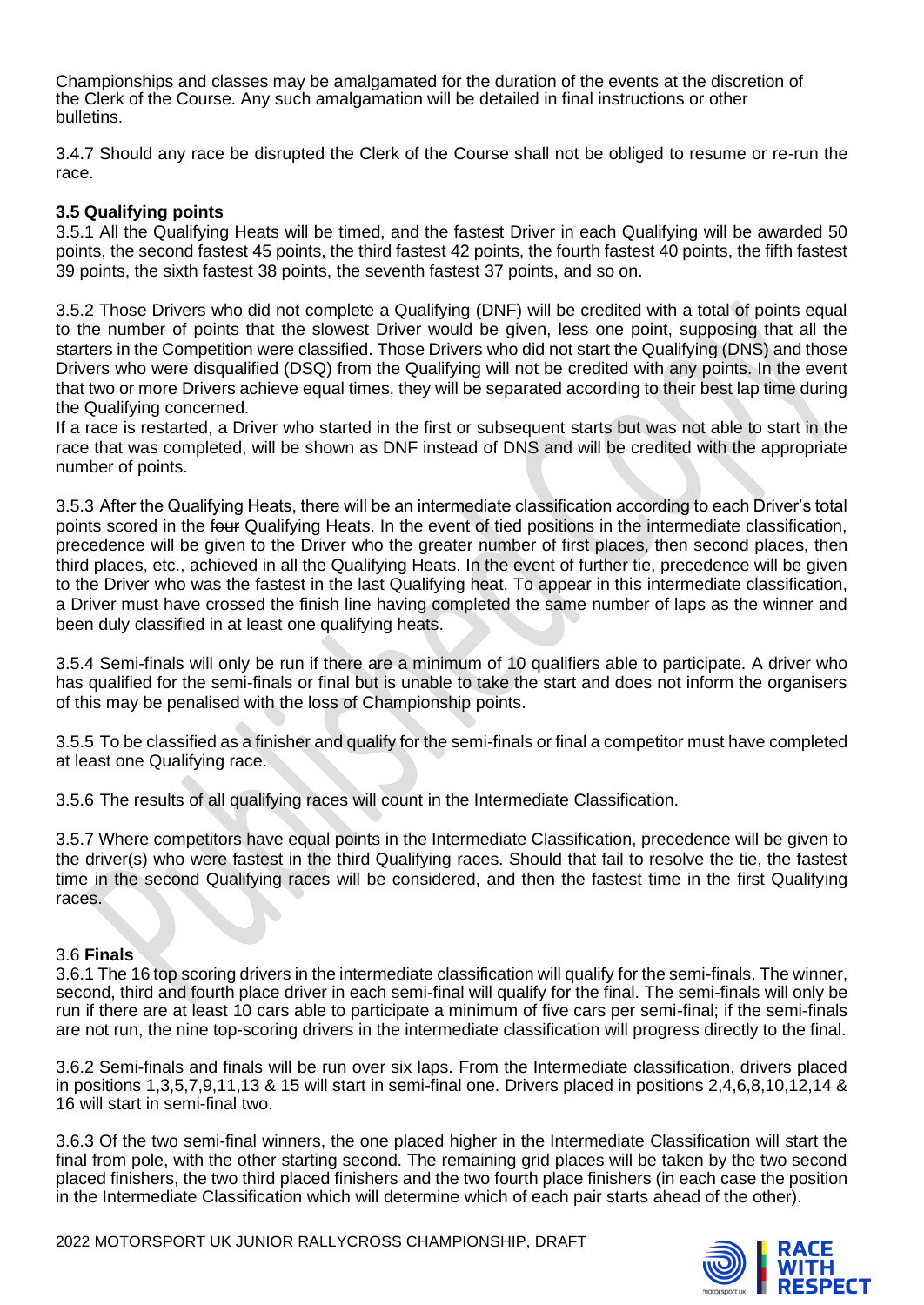3.6.4 Reserves – Should any of the semi-final or final qualifiers be unable to take their place on the grid, the other starters in the race will move up and the last place on the grid will be taken by the next qualifier able to start. In the semi-finals, that means those from seventeenth down in the Intermediate Classification. In the final that means the highest placed in the intermediate classification of the two fifth-place finishers from the semi-finals, then the other of the fifth-place finishers. If neither of the fifth-place finishers are able to start, the same method between the two sixth-place finishers, etc.

3.6.5 Final Classification – First to eighth positions will be the classification of the Final if semi-finals have been run. In the event of no semi-finals, first to ninth positions will be the classification of the Final. Ninth to 16th positions will be the semi-finalists who did not start in the final ranked by their classification in their semi-final. Drivers finishing in the same position in the two semi-finals will be classified according to their position in the Intermediate Classification (i.e., of the two fifth placed semi-finalists, the one placed higher in the Intermediate Classification will take precedence, etc.).

17th position onwards will be as per the Intermediate Classification.

3.6.6 To compete in the semi-finals or final, all competitors and their cars must be at the pre-grid area before the previous race has started. Should a competitor not be present and ready to race when the race is ready to be released from pre-grid, then the next placed qualifier may be allowed to start.

3.6.7 Those Drivers who did not complete a semi-final or final (DNF) will be credited with a total of championship points equal to the number of points that the slowest Driver would be given. Those Drivers who did not start the semi-final or final (DNS) will be credited with a total of points equal to the number of points that the slowest Driver would be given, and those Drivers who were disqualified (DSQ) from the semi- final or final will not be credited with any championship points for the relevant element of that event.

## 3.7 **Starts:**

3.7.1 Competitors will miss their qualifying race/final if they are not ready in the pre-grid when cars are released and will not be placed in a later race.

3.7.2 The pre-grid marshals shall have the right to ask excessive support crew to leave the pre- grid.

3.7.3 Only event officials and drivers will be permitted in the start area, unless otherwise instructed by the Clerk of Course.

3.7.4 Competitors must take their starting position safely as directed by the start line official without delay. Any competitor who causes a delay may be refused a start.

3.7.5 Competitors must be within 120mm of the grid line at the start of the race.

3.7.6 Any drivers unable to start a race or final must inform the Organisers at the Paddock Office in good time before that race.

3.7.7 All cars will be released from the pre-grid to form up on the grid prior to the start in formation as specified on the grid sheet.

3.7.8 The start will be via a Standing start. Competitors will be shown a "Ready to Race" sign to indicate that the start is imminent. The signal for the race start will be the green lights coming on. In the event of a false start there will be flashing red light and the start procedure will be undertaken again

3.7.9 In the event of any starting lights failure the Starter will revert to use of the National Flag once all competitors have been advised of the fact

3.7.10 The Organisers reserve the right to amend this start procedure via a bulletin issued to all competitors. This may involve changing the method of starting and/or the countdown procedure leading up to the start signal being given.

3.7.11 Electronic beams, or similar devices, will be used in conjunction with starting lights to detect false starts. These will be monitored by a judge of fact. When a false start occurs in a qualifying race, a semifinal or final, all competitors will return to their original starting position and the starting procedure will begin again. The competitor(s) who caused the false start must pass through the joker lap section twice in the race concerned (at a circuit with no joker lap, a competitor who causes a false start will be placed on an additional row at the back of the grid for the re-start). If any competitor commits a second false start they

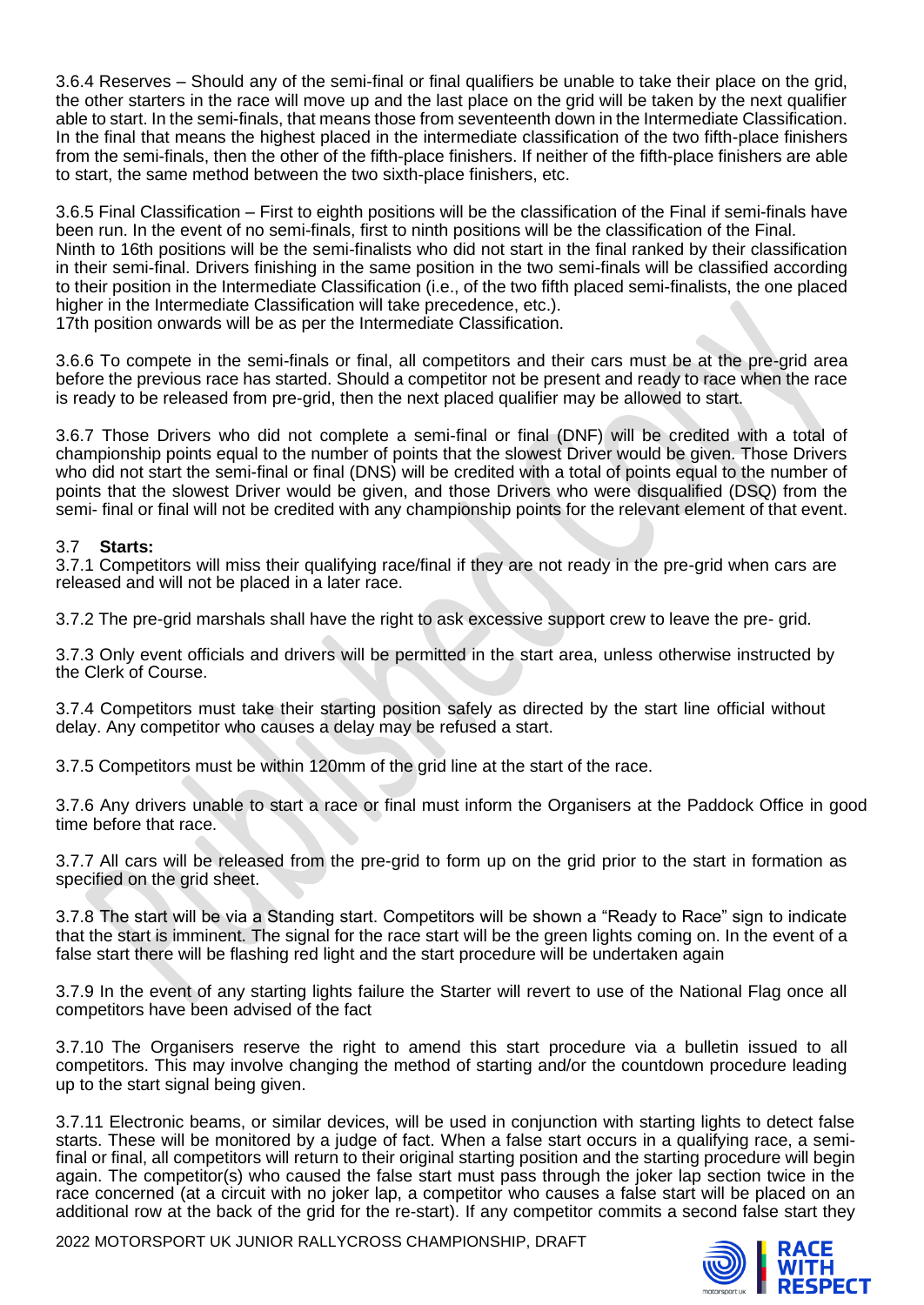will be removed from the grid and not permitted to start and will be classified as disqualified from the race concerned.

3.7.12 The Clerk of Course may order a complete restart if he considers there to have been a faulty start.

3.7.13 In the event of the electronic equipment failing, a judge of fact, who will be named, will adjudicate on all starts. This may include instances where the lights do not lock, but a jump-start is evident.

## 3.8 **Session Red Flag**

3.8.1 Should the need arise to stop any race or practice; red flags will be displayed at the Startline and at all Marshals Signalling Points around the Circuit.

This is the signal for all drivers to cease circulating at racing speeds, to slow to a safe and reasonable pace and to drive to the parc ferme or the starting grid area, as directed by officials. No work may be carried out on any car unless authorised by the Clerk of the Course or Scrutineer. Any car that returns to the paddock will be considered to have retired from the race.

3.8.2 Motorsport UK Yearbook regulations N5.3.2 to N5.3.2.8 inclusive shall apply.

## 3.9 **Race Finishes:**

After taking the Chequered Flag drivers are required to:

• progressively and safely slow down

• remain behind any competitors ahead of them,

- return to the paddock entrance as instructed,
- comply with any directions given by marshals or officials
- keep their helmets on and harnesses done up while on the circuit

• if so directed, place their car into the parc ferme where it must remain until released by the Championship Eligibility Scrutineer or his deputy

#### 3.10 **Results:**

All Practice Timesheets, Grids, Race Results are to be deemed Provisional until all vehicles are released by Scrutineers after Post Practice/Race Scrutineering and/or after completion of any Judicial or Technical Procedures. (Motorsport UK regulation D26.3)

## 3.11 **Timing transponders:**

It is the Competitors responsibility to ensure that a working transponder of one of the types listed below is fitted to the vehicle.

- AMB260
- Mylaps car\bike (red)

• Mylaps X2 car\bike with active subscription

Cars fitted with other makes or types of transponder will not be included in any practice or race results. It is, therefore, the responsibility of each competitor to:

• Fit an appropriate Transponder in the location approved for the type/class of car.

• Provide the unique 7-digit Identification Number of the Transponder being used on the Entry Form for each event

- Ensure the transponder is secure and in good working condition for every practice, heat and final
- Notify the Secretary of the Meeting of any change of transponder being used.
- Replace any transponder damaged, lost, or inoperative.

Any competitor starting a practice, heat or final with an inoperative transponder will not be timed until the defect has been rectified or a replacement transponder has been fitted.

Any competitor starting a practice, heat or final using a transponder registered to another competitor will not be timed until the Secretary of the Meeting has been informed of all changes relating to the use of that transponder.

3.11.1 No electronic equipment may be placed within five metres of any official timing line and any breach of this may result in the confiscation of the equipment concerned.

## 3.12 **Paddock**

3.12.1 Competitors must ensure that the Motorsport UK, Circuit Management and Organising Club Safety Regulations are complied with at all times. In addition, any paddock plan issued by the Organisers must be complied with and the minimum amount of space should be used when setting up. All competitors must service under the yellow canopy supplied by the championship.

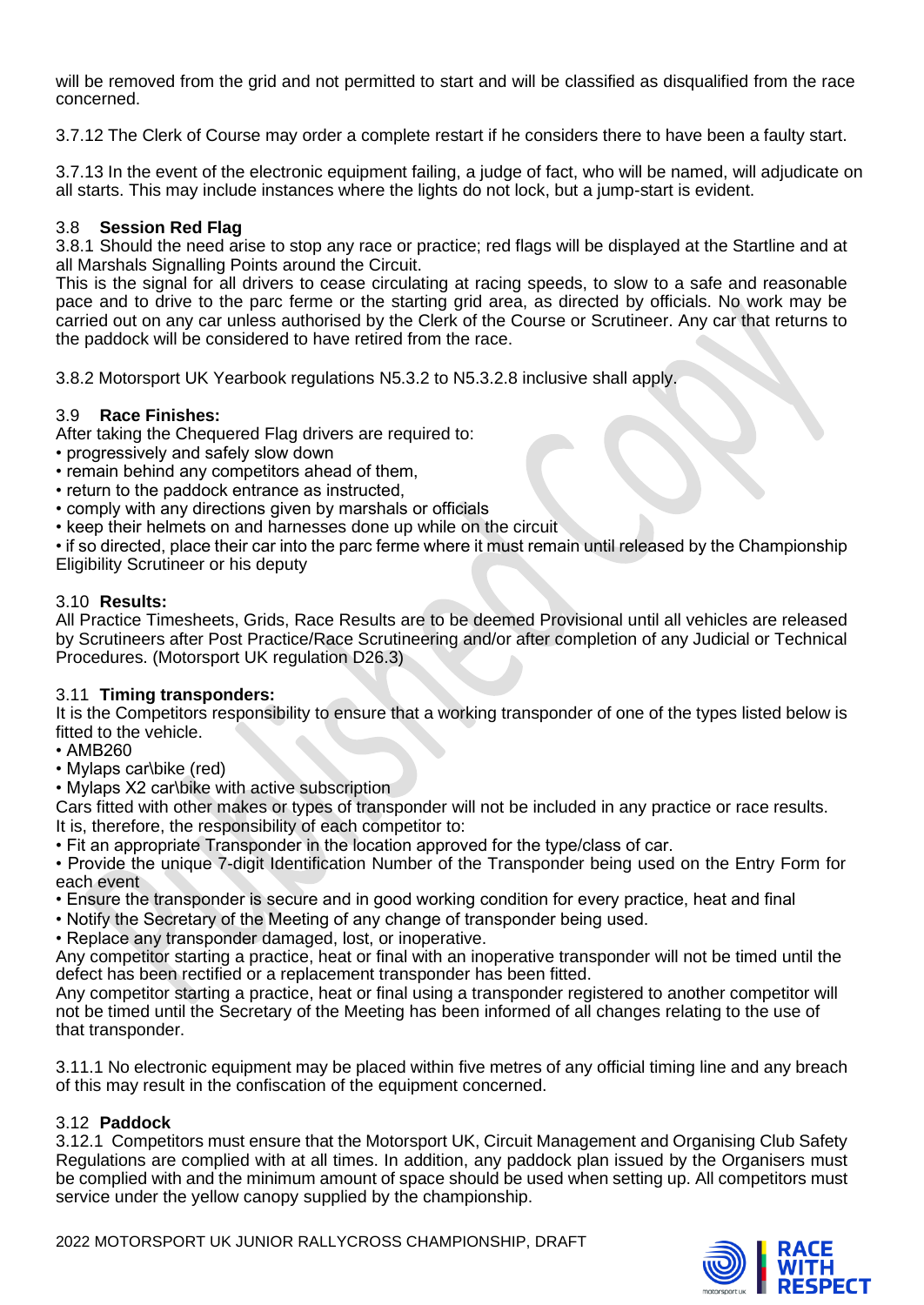## 3.12.2 Refuelling:

A refuelling area will be provided, and all competitors must purchase their fuel from and be refuelled in this area. Race and super unleaded fuel will be available at all rounds. The fuel supplier will operate the refuelling zone and will also carry out fuel checks. The penalty for non-compliance will be disqualification from the event.

## 3.13 **Scrutineering**

Competitors may be issued with a scrutineering time. It is the competitors' responsibility to attend at this time. If competitors are unable to attend, permission for an alternative time must be sought from the Clerk of the Course.

Competitors will not be permitted to go through scrutineering until decal placement has been checked and the car has been weighed.



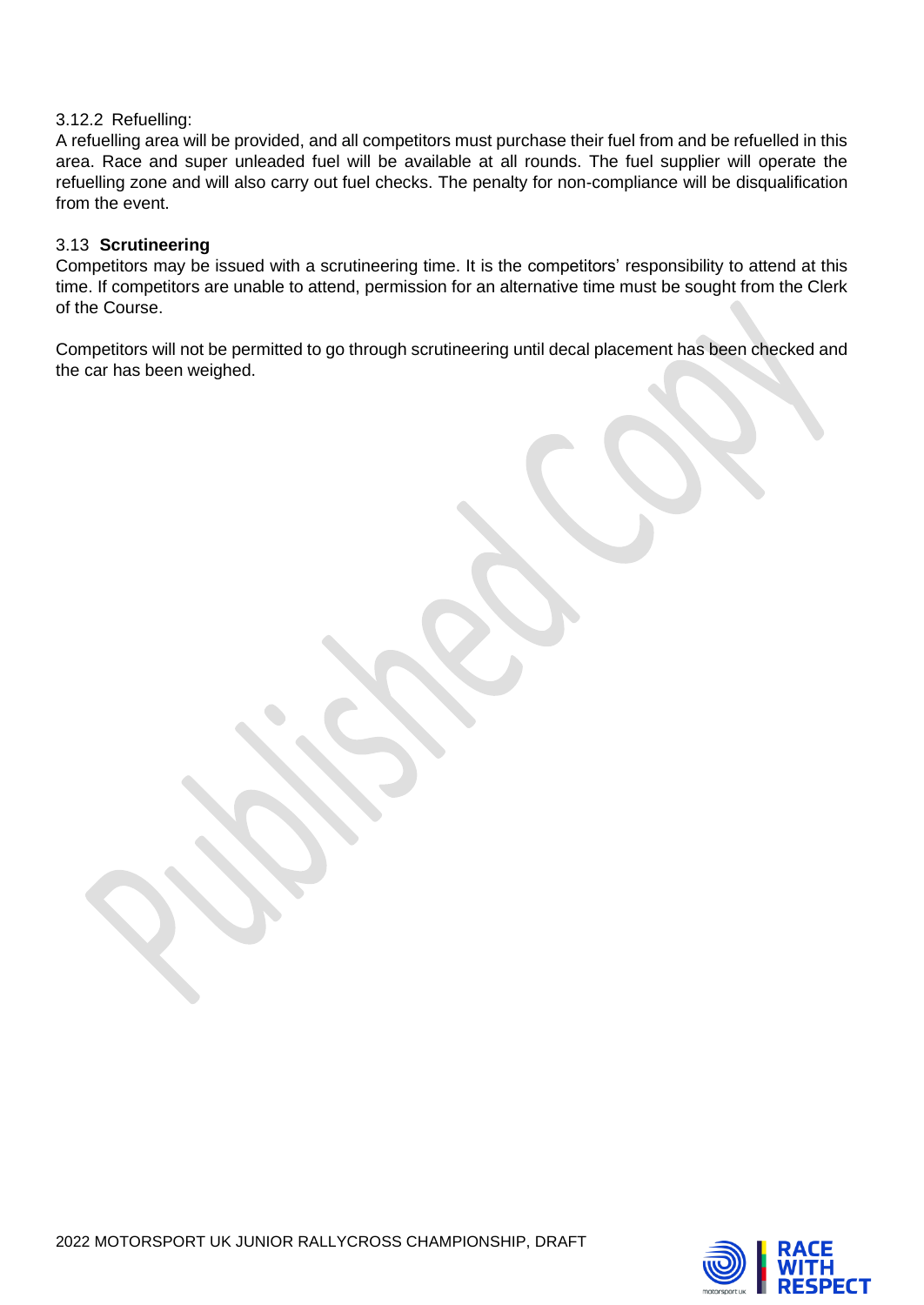## **4. PENALTIES:**

4.1 Technical infringements arising from post-practice Scrutineering or Judicial Action: Minimum Penalty; The provisions of Motorsport UK Regulations: C3.3.

4.2 Arising from post event Scrutineering or Judicial Action: Minimum Penalty; The provisions of Motorsport UK Regulations: C3.5.1. (a) and (b).

For infringements deemed to be of a more serious nature the Clerk of the Course and/or Stewards of the Meeting are to invoke the provisions of Regulation C3.5.1. (c).

4.3 Repeated Technical Infringements will be referred to the Championship Stewards for consideration of disqualification from the Championship of the Car, Driver or Entrant.

4.4 Infringements of non-technical Motorsport UK Regulations and the Sporting Regulations issued for the Championship in accordance with the Motorsport UK Yearbook section C; any such penalties may affect a competitor's eligibility for Championship points and awards.

4.5 If it appears from any evidence that there may have been actions by a competitor, or a member of his team considered to have bought the championship into disrepute the Championship Co-Ordinator will be entitled to request that the championship Stewards consider the inception of an inquiry into the matter. Penalties may include individual event bans, loss of event awards and or end of season awards, loss of championship points or exclusion disqualification from the championship. The Championship stewards' judgement will be subject only to the right of appeal to the Motorsport UK.

| I<br>w<br>۰, |
|--------------|
|--------------|

| <b>Breach</b>                                                                                                       | <b>Example/Explanation</b>                                                                                                                                                         | <b>Penalty</b>                                                                                                                                                                                              |
|---------------------------------------------------------------------------------------------------------------------|------------------------------------------------------------------------------------------------------------------------------------------------------------------------------------|-------------------------------------------------------------------------------------------------------------------------------------------------------------------------------------------------------------|
| <b>Track Limits</b>                                                                                                 | Any competitor who leaves the circuit such<br>that TWO wheels are off the course<br>whether or not an advantage is gained SR<br>9.2.1                                              | 1 <sup>st</sup> offence - No Penalty<br>$2nd$ offence – Offence will be issued on results as<br>official warning<br>$3rd$ offence $-$ 5s penalty for that race<br>$4th$ offence - 10s penalty for that race |
| Not wearing or displaying<br><b>Championship sponsor</b><br>branding                                                | Branding must be displayed in accordance<br>with branding guidelines<br>Example: not displaying the Cooper Tire<br>branding on your car or overalls.                               | Loss of points, trophies & awards for that<br>element of the event. I.e. that race                                                                                                                          |
| <b>Incorrect transponder</b>                                                                                        | Includes transponder not working & not<br>having a transponder.                                                                                                                    | Disqualification from race                                                                                                                                                                                  |
| Non-compliance with<br>championship fuel (This does<br>not apply to guest drivers - See<br>1.6.2)                   | Using a fuel other than the championship<br>fuel supplied by<br>Vital Equipment (Carless Superplus or<br>Carless Turbo Ultimate Dev)                                               | Disqualification from event                                                                                                                                                                                 |
| <b>Technical infringements</b><br>arising after event<br>scrutineering or judicial<br>action                        | Making any modifications to the car which<br>are against championship regulations.<br>Example: Running on non-Championship<br>Tyres or running the wrong restrictor.               | Disqualification from event. Forfeit Championship<br>points and awards                                                                                                                                      |
| Infringements of<br>nontechnical MSUK regs &<br>sporting regs                                                       | Breaking any MSUK or Championship<br>sporting regulations. Example: Refuelling<br>outside of the designated area.                                                                  | May affect competitor's eligibility for<br>Championship points/awards. Decision of the<br>CofC / Race Director                                                                                              |
| Non-compliance with camera<br>regulations (5.4.1-5.4.4)                                                             | Video footage not available to clerk of<br>course when requested. Example: driver<br>not carrying a forward-facing<br>camera or camera breaking meaning<br>footage is unavailable. | Disqualification from the race                                                                                                                                                                              |
| No ground sheet or fire<br>extinguisher in paddock                                                                  |                                                                                                                                                                                    | Refused permission to start until they comply                                                                                                                                                               |
| joker<br>Not taking<br>in<br>lap<br><b>Qualifying heat</b><br>Not taking joker lap in Semi<br><b>Final or Final</b> |                                                                                                                                                                                    | 30s penalty<br>Classify as last                                                                                                                                                                             |
| Gaining an unfair advantage                                                                                         |                                                                                                                                                                                    | A time penalty of up to one minute or a place<br>penalty of up to 10 places                                                                                                                                 |



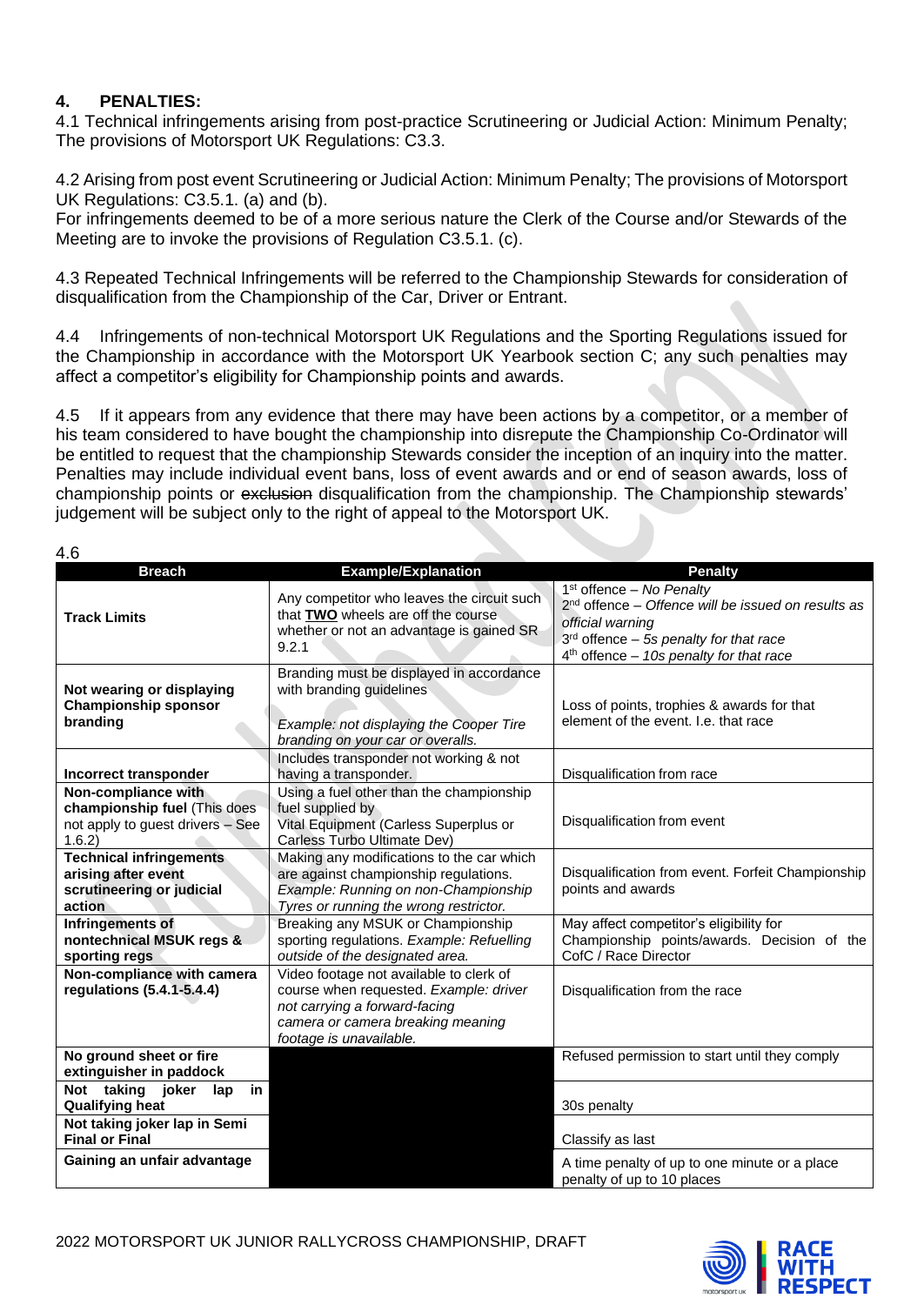4.6.1 Any competitor penalised in contravention of C2.1.5 (i); (ii) or (iii) will incur licence penalty points and each and every penalty will accumulate as a Championship trigger offence and will result in a deduction of Championship points at the third penalty as follows:

Offence 1 - Warning Offence 2 - Warning Offence 3 - 5 Championship points Offence 4 - 10 Championship points Offence 5 - 15 Championship points, And so on.

## **5. TECHNICAL REGULATIONS - GENERAL**

## 5.1 **Eligible vehicles**

As defined in 6.

## 5.2 **Fuel**

Vital Equipment has been appointed as the single fuel supplier. All fuel must be purchased onsite from the supplier which will operate a refueling zone in which all refueling must take place. Only Carless Superplus may be used.

5.2.1 Fuel sampling and testing; Motorsport UK Yearbook J5.13.7 and D34 apply.

5.2.2 Comparison testing may take place at any stage of any event in the Championship. Fuel must be

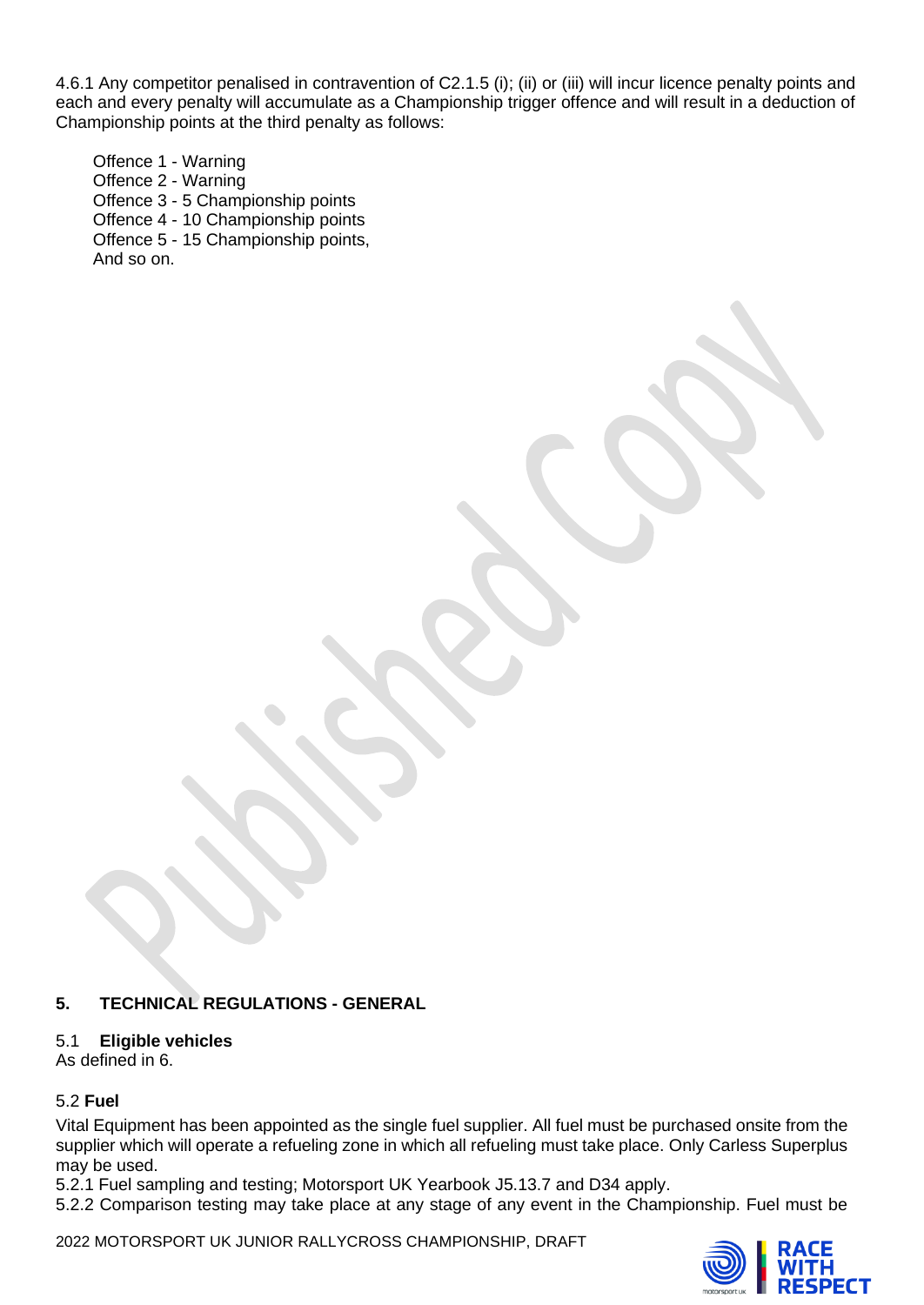equal to or better than 99.90% to be deemed compliant in comparison testing.

## 5.3 **Telemetry / Voice Communications**

5.3.1 Any form of wireless data transmission between the vehicle and any person and/or equipment is prohibited while the car is on the track.

This definition does not include:

– Transponder from the official timekeeping, and

– Automatic timing recording.

None of the previously mentioned transmission data may in any way be connected with any other system of the car (except for an independent cable to the battery only).

On**‐**board data recorders are not allowed.

The transmission of data by radio and/or telemetry is prohibited.

On**‐**board TV Cameras are not included in the above definitions.

Data transmission through a temporary physical connection is not allowed in the paddock.  $\theta$ -

5.3.2 The use of radio or telephone communication between the driver and his/her team is not allowed.

## **5.4. Judicial Cameras**

**5.4.1.** All cars must carry a forward-facing camera, positioned to show the driver's feet, hands and the view through the front windscreen. A rear facing camera is also recommended. Cameras must record in HD quality and have a removable memory card. Systems with multiple cameras must be set to display images so that any 'inset' views do not obscure the view through the front windscreen or of the driver's hands and feet. Cameras must be mounted before scrutineering. Suction mounts are not permitted.

**5.4.2.** It is the driver's responsibility to ensure that that camera is recording during practice, qualifying and finals.

**5.4.3.** It is the driver's responsibility to ensure that the battery life and memory card space is adequate to record the entire race and until the car is parked in the paddock or parc ferme. The memory card must contain only the current event.

**5.4.4.** Video must be made available to the clerk of the course on request. The driver must present any video requested by the Clerk of the Course on his own laptop/tablet, cued and ready to play.

The penalty for non-compliance with any of the above will be exclusion from the race.

**5.4.5.** The Clerk of the Course may request memory cards be left with him. Drivers must record the serial numbers of their memory card(s) to avoid any confusion when the card(s) are returned. It is the driver's responsibility to ensure they have a spare memory card available.

5.4.6. Judicial camera video can be used only by the officials and the Championship organiser. With the exception of cameras installed by the Championship TV contractor no other on car/in car video, still or motion picture cameras will be permitted without the written authority of the Championship Coordinator. For the avoidance of doubt, Competitors may not allow footage from the judicial camera to be published in any way without the written authority of the Championship Coordinator.

## **5.5. Numbers & Championship Identification**

**5**.**5.1** Competition numbers will be supplied by the Championship organiser. Only the numbers supplied can be used. Numbers must be positioned as detailed in the Championship Branding Guide. Where the car has no rear side window, positioning of the numbers will be by agreement with the Championship Organisers.

**5.5.2** The driver's surname must be displayed on the rear side window. The driver is responsible for providing this decal which must be as specified in the Championship Branding Guide. Where the car has no rear side window, positioning of the driver's name will be by agreement with the Championship Organisers.

## **5.6 Safety Requirements**

**5.6.1.** Each competitor is required to carry at least one fire extinguisher and have it available for use at their service area/garage (for the avoidance of doubt, where more than one car shares a paddock space, this means at least one extinguisher per car).

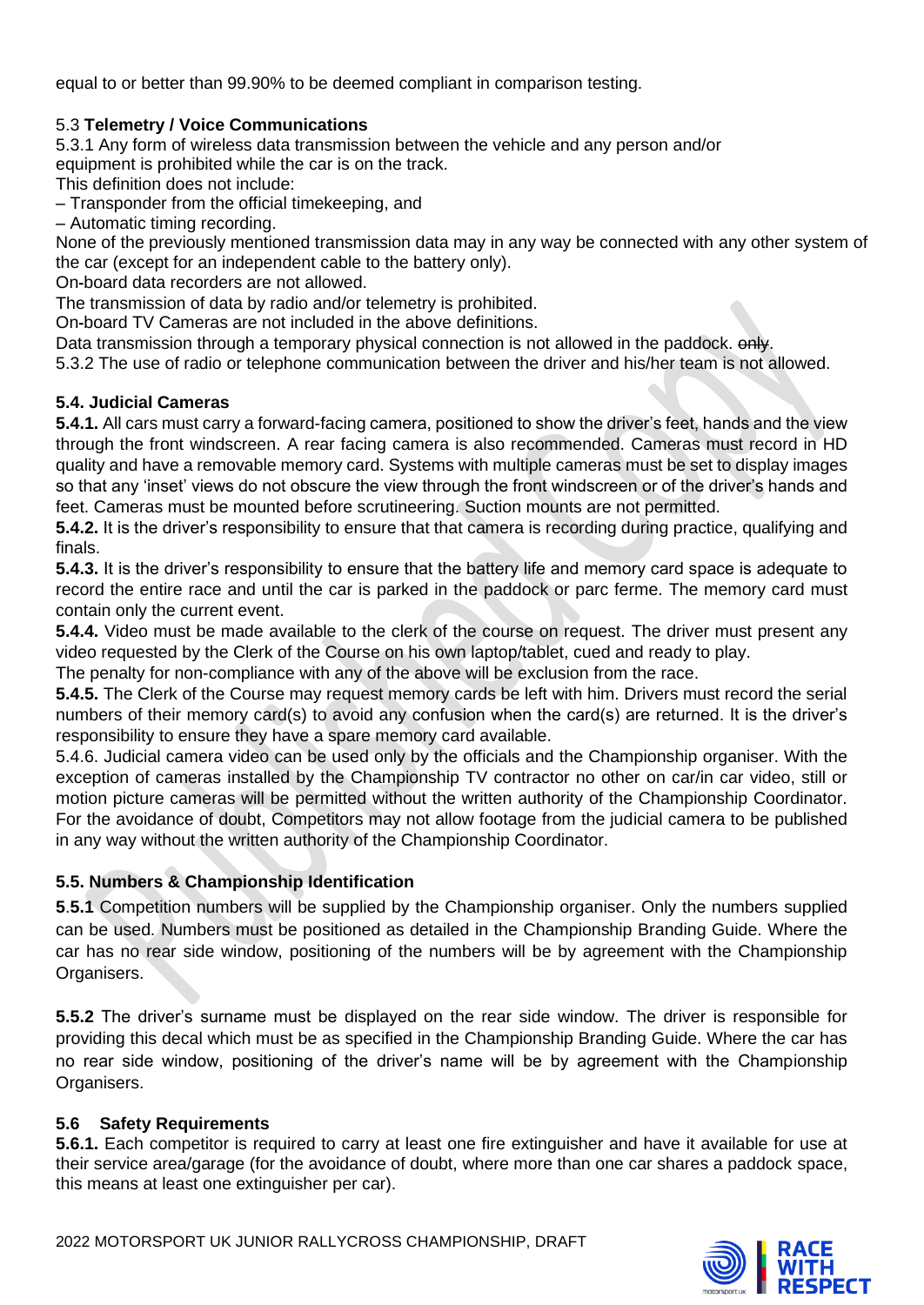**5.6.2** Each team shall provide a ground sheet which the competition vehicle must be parked on throughout servicing.

Any competitor who does not comply with 5.6.1 or 5.6.2 will be refused permission to start until they comply.

**5.6.3** Waste oil, tyres and other consumables must only be disposed of in the specifically provided waste receptacles at the venues (NOT general waste bins), or if not provided be taken home.

5.6.4 The engine must not be run with the gears engaged whilst the vehicle has any driving wheels not in direct contact with the ground.

5.6.5 The use of tyre heating/heat retention devices in the paddock, on the pre-grid or start line is prohibited.

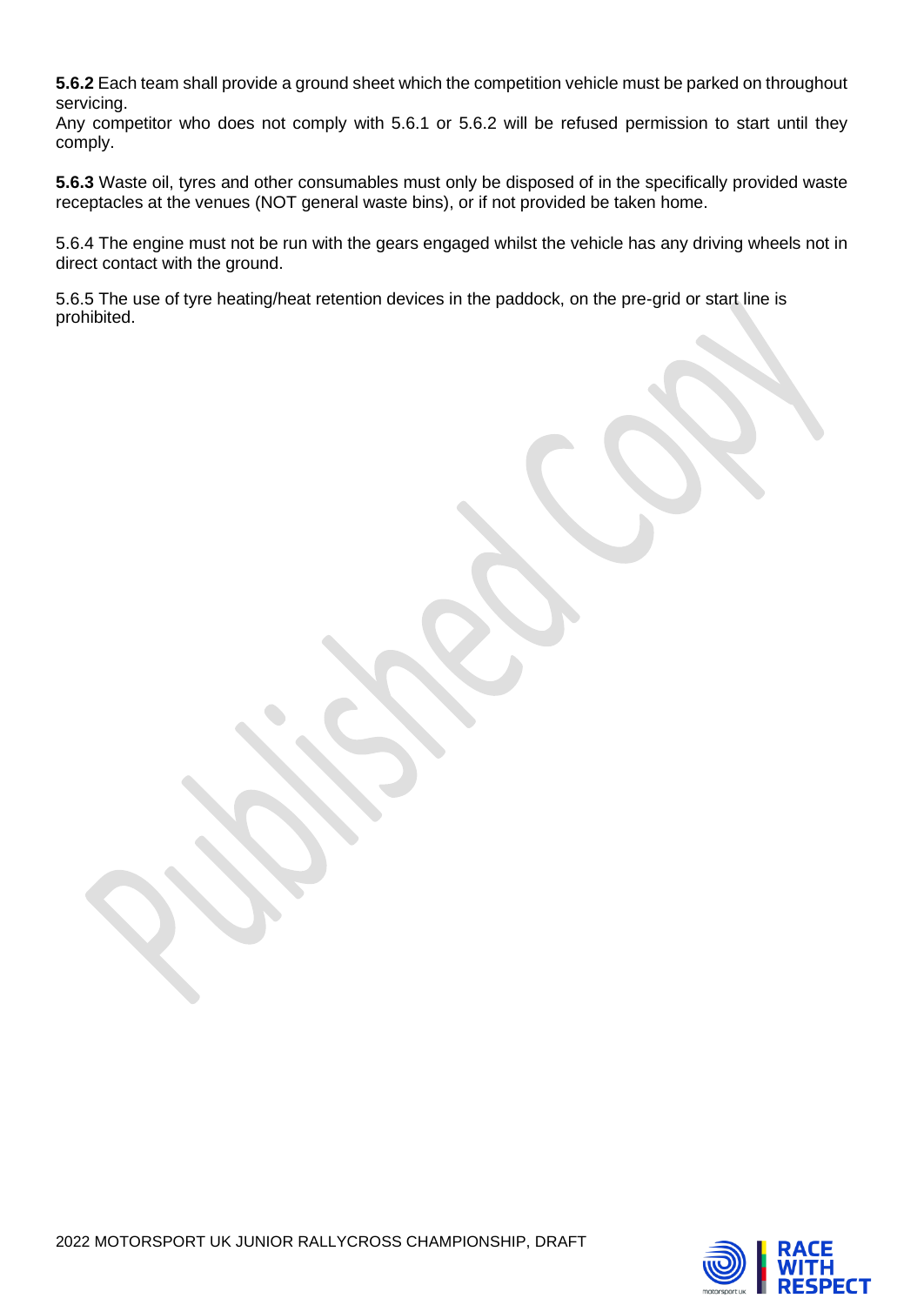## **6 SPECIFIC MOTORSPORT UK JUNIOR RALLYCROSS TECHNICAL REGULATIONS**

## 6.1 **Introduction**

The following Technical Regulations are set out in accordance with the Motorsport UK specified format, and it should be clearly understood that if the following texts do not clearly specify that you can make a modification you should work on the principle that you cannot.

6.1.1 The Championship is only open to the Suzuki Swift 1328cc (2005 to 2011).

## 6.2 **General Technical Regulations and Requirements**

6.2.1 Cars must comply with the Technical Regulations published by the Organisers for The Championship throughout official practice, qualifying heats, and finals.

6.2.2 All cars must comply fully with the current Motorsport UK Yearbook J Common Regulations for Competitors: Vehicles and Rallycross Technical Regulations N6, N7 and these regulations.

6.2.3 No approved modification may give rise to an unapproved one.

6.2.4 For these regulations, standard means Series Production for the eligible vehicle model only.

6.2.5 Only the approved parts supplied in the mandatory parts kits (below) are permitted

## 6.3 **Safety Requirements**

Minimum, comply with current Motorsport UK Yearbook regulation N6.11 to 6.12.6 inclusive. In addition: 6.3.1. The roll over structure, as a minimum, must comply with K1.6.1, K Appendix 2 Drawing 5, with additional door bars as Drawing 9, or Drawing 12 (g) or (h). Optional bars as per K Appendix 2 Drawing 11 are permitted.

6.3.2 Where the driver's body or crash helmet could come into contact with the safety cage, FIA approved padding must be fitted for protection

6.3.3 A fire extinguisher in accordance with N7.1.23.2 (K3.1)

6.3.4 The standard front laminated windscreen can be replaced with a polycarbonate type of minimum Motorsport UK required thickness of 4mm (Refer J5.20.8).

6.3.5 Be fitted with a driver's seat that is currently FIA Homologated mounted in accordance with K.2.2. 6.3.6 FIA approved seat-mounting brackets are mandatory. If using the factory fitted chassis seat mounting rails an additional lateral bar must be fitted to facilitate a third base mounting. This part will be supplied by Peter Gwynne Motorsport along with a diagram for fixing.

6.3.7 Current FIA Homologated 6 point Seat Belts are mandatory, with two separate fixing points for the shoulder straps. From a 'race ready' position with seat belts fastened, the driver must be able to vacate the car in 5 seconds

6.3.8 A FHR device is mandatory.

6.3.9 An approved crash helmet is mandatory as provided at K10.3.1 (a) with FHR device fitments.

6.3.10 FIA approved overalls, underwear, socks, balaclava, boots and gloves are mandatory.

6.3.11 The use of FIA-approved 8863-2013 safety racing nets (see FIA Technical List No. 48) on both sides of the driver is recommended. Where used, racing nets must be fitted in accordance with "FIA Racing Nets Installation Specification for Touring and Grand Touring Cars". Window nets must not be used where racing nets are used.

6.3.12 The side windows on the driver's side of the car must remain closed. A sliding window in the side windows of the driver's and passenger's doors may be fitted. The opening must be a minimum of 130mm x 130mm and a maximum of 150mm x 150mm. The sliding windows must be closed at the start of the race.

## 6.4 **Chassis & Bodywork**

6.4.1 Only the approved Safety and Performance parts are permitted. These parts to be supplied as a mandatory part kit (Appendix A)

6.4.2 The body shell must remain unaltered and as standard, excluding the Motorsport UK specification Roll Cage, doors, front wings, bonnet, and tailgate. All other parts must remain as standard fitment.

6.4.3 The standard front upper bumper support must remain in position and as standard. The lower bumper support may be removed, but cannot be replaced with any other material

6.4.4 All lights must be removed, and the apertures blanked off, completely

6.4.5 Front and rear towing eyes are mandatory

6.4.6 A sumpguard and fuel tank guard are mandatory, supplied by Peter Gwynne Motorsport Limited. 6.4.7 Mud flaps are to be fitted behind all 4 wheels

6.4.8 The driver's door must remain the standard steel, but the passenger door may be replaced by a composite version. Composite bonnet, tailgate, front wings, front and rear Sport type bumpers and rear quarter over panels are permitted. Only the Sport model bumpers are permitted and can be standard or

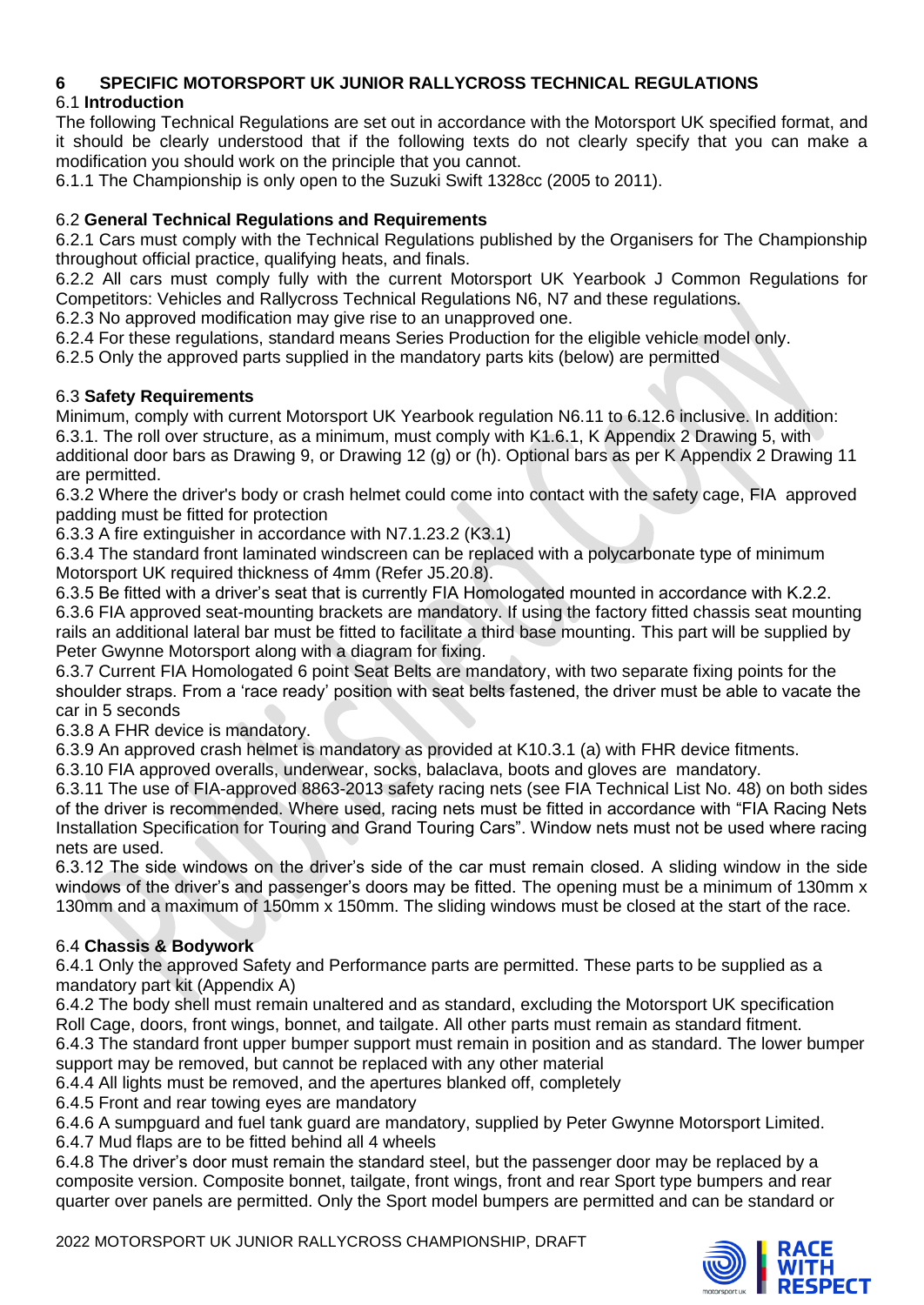composite. The standard steel front wings with light blanks are permitted. The standard steel quarter panel must remain.

6.4.9 All interior trim must be removed including carpets, roof lining, and passenger seats

6.4.10 Interior door panels may be replaced with carbon panels to accommodate the roll cage

6.4.11 The original interior rear-view mirror is mandatory

6.4.12 Standard dashboard and instruments must be retained and operable

## 6.5 **Engine**

6.5.1 The standard 1328cc Suzuki Swift complete engine is mandatory. Dry sumping is not permitted. No machining or drilling of cylinder block is allowed

6.5.2 Lightening and/or balancing of any engine part, including the flywheel is not permitted

6.5.3 The complete ignition system must remain as standard

6.5.4 Competition spark plugs are permitted

6.5.5 A standard Suzuki flywheel is mandatory and may not be lightened or modified in any way.

6.5.6 Engine cooling system to remain as standard

6.5.7 The engine ECU must remain as standard and will be sealed.

## 6.6 **Transmission**

6.6.1 The standard 1328cc Suzuki Swift gearbox is mandatory. No other parts are permitted. Straight cut gears or gearbox conversions are not permitted

6.6.2 Limited slip differentials are permitted and can only be supplied through Peter Gwynne Motorsport Limted.

6.6.3 A competition clutch is permitted

6.6.4 Competition engine mountings are permitted

## 6.7 **Suspension & Steering**

6.7.1 Competition suspension units, supplied with the parts kit, are mandatory

6.7.2 Minimum ride height to must comply with Motorsport UK Blue book J5.20.11

6.7.3 Steering wheel and mounting hub are free

6.7.4 If fitted with a quick release steering wheel the quick release device must be coloured yellow.

6.7.5 The standard steering column and steering rack are mandatory, with the steering lock rendered inoperable.

## 6.8 **Brakes**

6.8.1 Standard brake discs and calipers are mandatory

6.8.2 All standard brake components, excluding pipes, must remain as standard and fitted in the original position.

6.8.3 Front brake pads specified by and purchased from Peter Gwynne Motorsport are mandatory. Rear brake shoes must remain standard.

6.8.4 Handbrake system must remain as standard. The rachet button may have a screw fitted to make a flyoff

6.8.5 A rear brake limiting valve is permitted, fitted in the handbrake area of the vehicle.

## 6.9 **Wheels**

6.9.1 Competition alloy wheels, supplied with the parts kit, are mandatory

## 6.10 **Tyres**

6.10.1 The championship uses a control tyre supplied by Cooper Tires which must be used for all championship events.There is no limit on the number of tyres that can be used in the course of a meeting. The tyres are a control patterned tyre and cannot be hand cut at any time.

6.10.2 Tyres which are permissible in the championship are shown in the list published on rallycrossbrx.com, we reserve the right to amend this tyre list at any time subject to approval via a Motorsport UK bulletin.

## 6.11 **Electrics**

6.11.1 Each car must be fitted with two high level red brake lights, as per Motorsport UK N6.7.2

6.11.2 A 'poor visibility' light must be fitted according to Section K. The light must be switchable from the driver's seated position

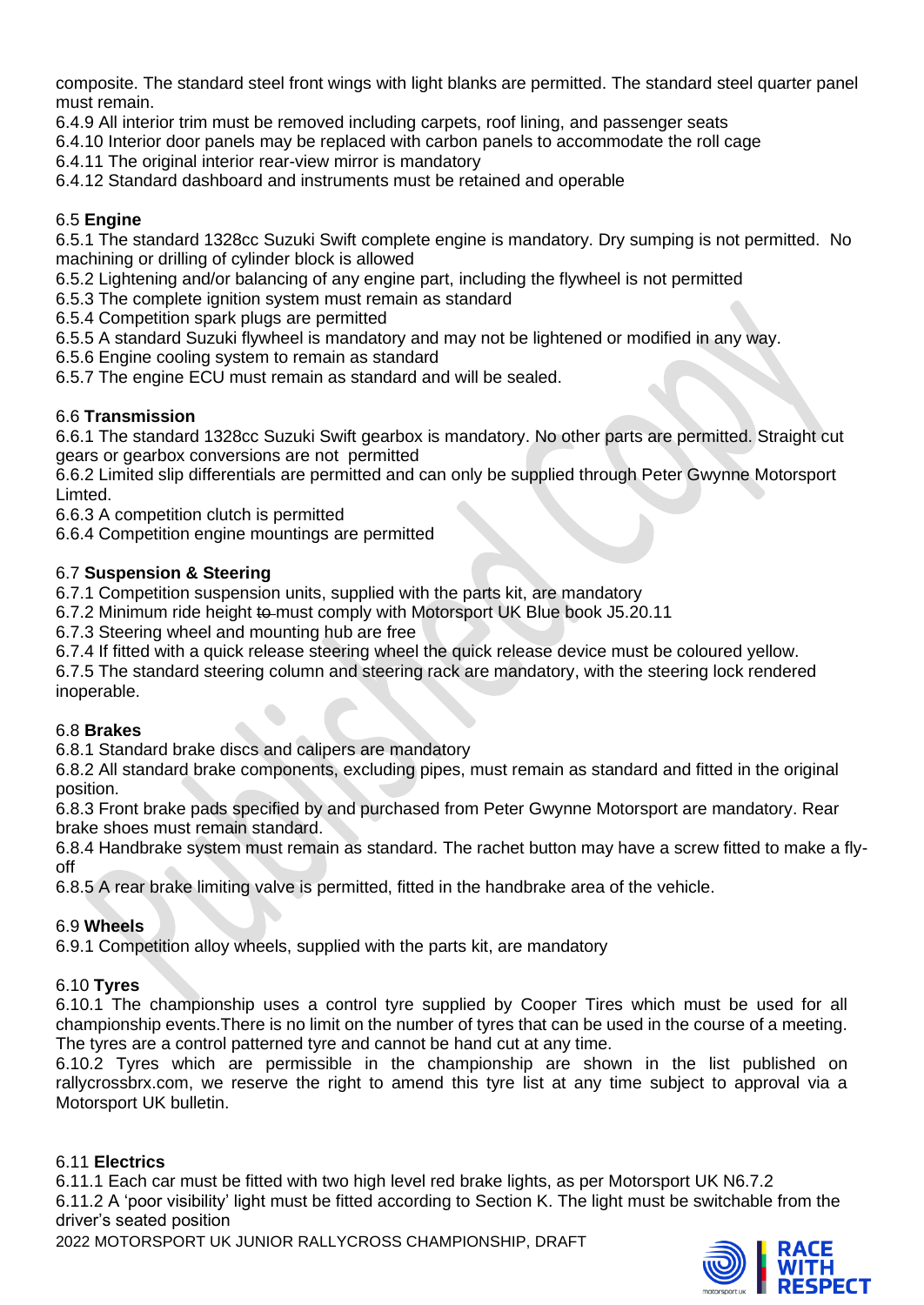6.11.3 The standard battery charging system is mandatory

6.11.4 The standard battery may be replaced but the standard battery position is mandatory. The battery earth lead must be coloured yellow. Battery terminals must be covered with insulating material.

Insulating tape will not be permitted. Battery must be securely mounted to the vehicle

6.11.5 The standard electrical wiring loom is mandatory

6.11.6 A shift light is not permitted.

6.11.7 1328cc Swift models produced from 2008-2010 utilise a fly-by-wire throttle system. This is permitted only if fitted as standard to that model.

## 6.12 **Weight**

Minimum weight of car including driver must not be less than 1055kg. In addition, the minimum weight of car excluding driver must not be less than 960kg. Any ballast required must be placed on the floor in the front passenger seat area.

#### 6.13 **Fuel System & Fuel**

6.13.1 The original fuel tank must be retained in its original position.

6.13.2 Fuel pump must remain as standard

6.13.3 A dry-break fuel sampling coupling must be fitted in accordance with J5.13.7.

6.13.4 No fuel additives are permitted

#### 6.14 **Exhaust & Silencing**

The standard exhaust manifold and standard catalytic converter must remain unaltered. (J5.16 refers). The rear silencer can only be upgraded using the Exhaust Section supplied by Peter Gwynne Motorsport Limited.

#### 6.15 **Eligibility checks**

6.15.1 Random eligibility checks will be made at any meeting and engine/gearbox assemblies checked or sealed for subsequent checking by the nominated Championship Scrutineer. All eligibility costs must be covered by the competitor.

6.15.2 Engines and gearboxes will be sealed by the Championship Eligibility scrutineer, using only Motorsport UK

numbered seals

6.15.3 Motorsport UK Vehicle Logbooks are compulsory in accordance with J2 of the Motorsport UK Yearbook.

6.15.4 Nonproduction of the Vehicle Logbook will render the vehicle unable to start

6.15.5 The top 4, and any other nominated competitors, will be required to have all engines and gearboxes, used during the season, stripped, and checked for eligibility, by the Championship Eligibility Scrutineer. This will take place at Peter Gwynne Motorsport Ltd workshops, within 30 days of the final round.

#### 6.16 **Towing Eye**

6.16.1 There must be substantial towing eyes securely fixed to the main structure of the vehicle, front and rear. Towing eyes to be made from steel wire rope at least 6mm thick.

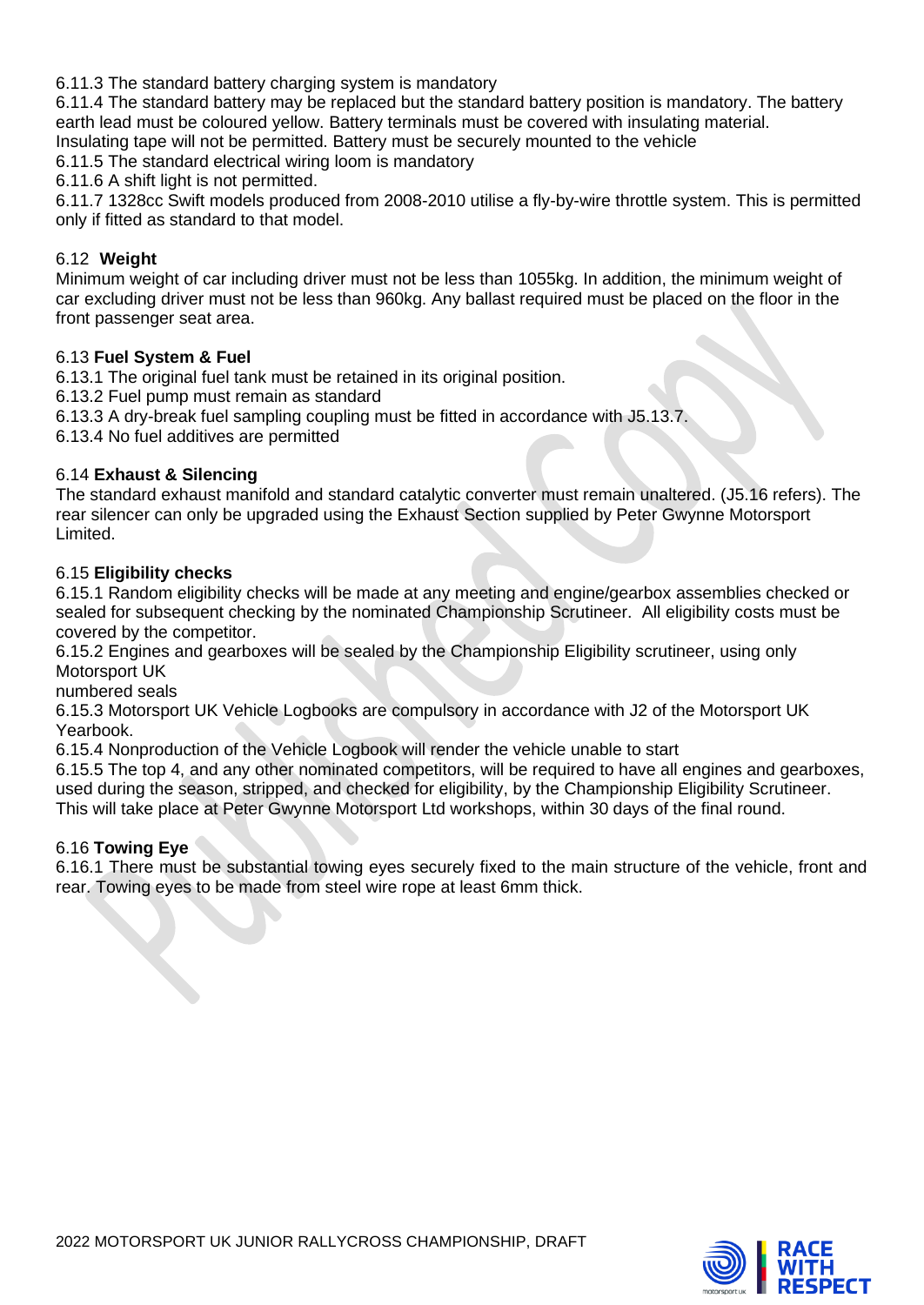**Appendix A** Motorsport UK Junior Rallycross Championship – mandatory parts kit Motorsport UK specification roll cage with one extra seat mounting rail AVO single adjustable suspension with springs 4 off championship wheels and tyres (as in 6.10.1) Sumpguard kit – alloy Fuel tank guard – composite/kevlar Rear exhaust section Polycarbonate window kit – not including windscreen. Swift Sport front bumper with grills Swift Sport rear bumper with trim 2 off composite sill guards 4 off mudflaps 2 off composite headlamp blanks 2 off composite rear light blanks Fire extinguisher 2 sets bonnet pins 2 high level rear brake lights Swift Sport rear roof spoiler Battery master cut off switch with pull cable Front brake pads

## **Appendix B**

Composite front wings Rear quarter over panels All non standard parts must be purchased through Peter Gwynne Motorsport Limited.

## **7 Commercial**

**7.1.** Championship Sponsors' branding must also be carried on each car. The position of branding to be carried on cars and clothing will be specified the Championship Branding Guide which may be varied from time to time.

**7.2.** Two sets of Championship sponsors decals will be provided for the season. Any additional decals required may need to be purchased.

**7.3.** The organisers reserve the right to refuse the start of any competitor not carrying the correctly positioned decals, vehicles must present at scrutineering in a ready to race condition with branding in place as per the championship branding guide.